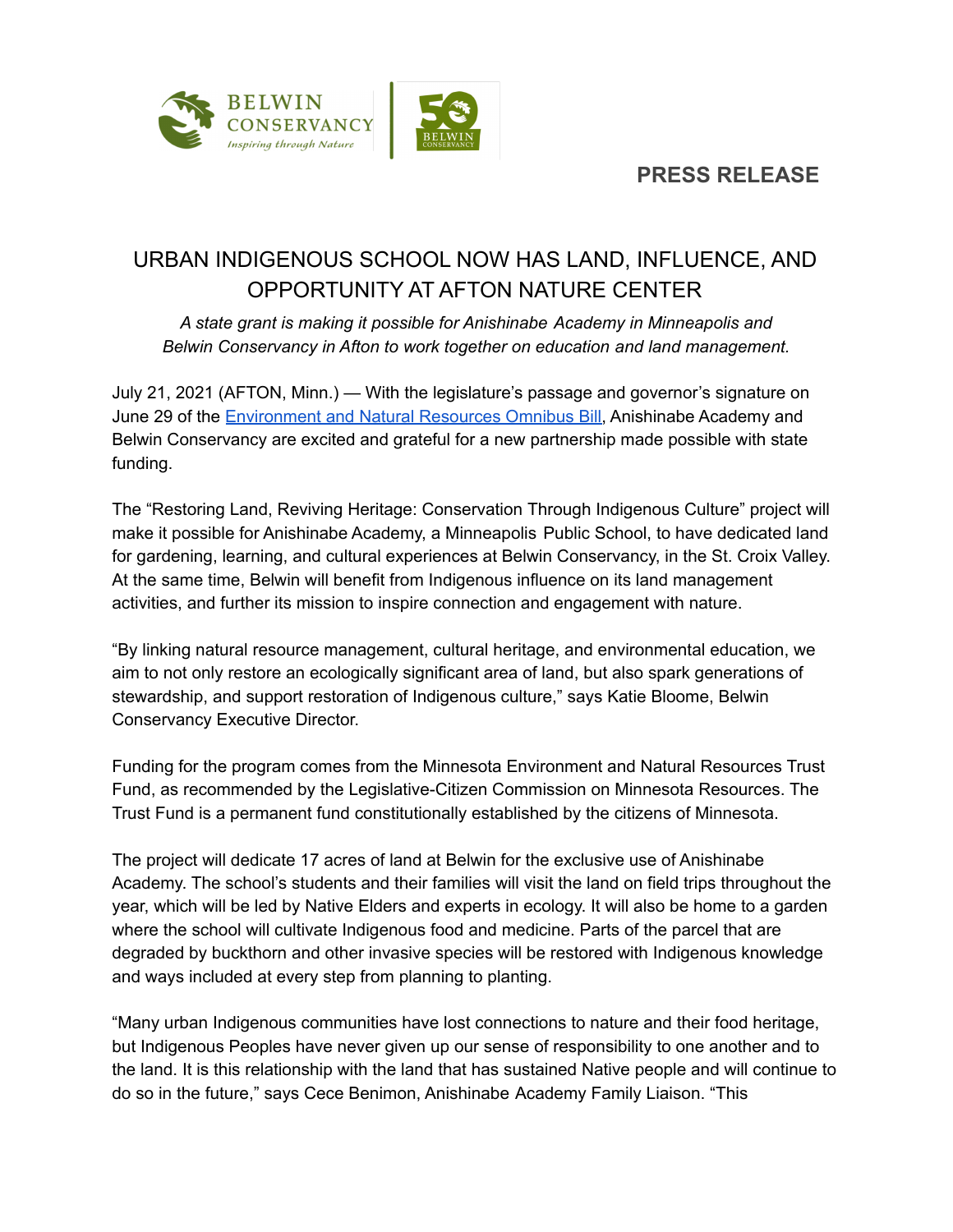

## **PRESS RELEASE**

collaboration between Belwin Conservancy and Anishinabe Academy continues this relationship with our younger generation, allowing students to have hands-on experience working with the land."

Over its first two years, the innovative "Restoring Land, Reviving Heritage" project will teach participants about Native garden principles, astronomy, ecology, scientific measurements, Indigenous traditions, and land-management principles, all with the help of Ojibwe and Dakota language experts. For example, one lesson will be based on the herd of bison that grazes Belwin's prairie each summer. Families will connect the cultural significance of the animals to the ecological benefits they give to the prairie ecosystem.

Belwin and Anishinabe Academy have partnered since 2018 on smaller projects, while developing the idea that would become this project. The recent funding from the Environment and Natural Resources Trust Fund will make it possible to launch and operate the program for two years. The partners hope it will continue for decades, and Belwin plans for Anishinabe Academy to have long-term influence over the parcel.

"Restoring Land, Reviving Heritage" is similar to Belwin's partnership with Saint Paul Public Schools since 1971. In both collaborative efforts, the schools get space and support, and the experienced teachers, curious students, and family relationships help achieve Belwin's work to spark passion for nature every day through conservation, education, and immersive experiences.

#### **Photo: Belwin\_AnishinabeAcademyStudent.jpg**

**Photo caption:** A new partnership made possible with state funding will provide students from Anishinabe Academy, a Minneapolis Public School, with dedicated land for gardening, learning, and cultural experiences at Belwin Conservancy.

**MEDIA CONTACTS Katie Bloome, Executive Director, Belwin Conservancy** [katie.bloome@belwin.org](mailto:katie.bloome@belwin.org) 651-435-0848

**Cece Benimon, Family Liaison, Anishinabe Academy** [cecelia.benimon@mpls.k12.mn.us](mailto:cecelia.benimon@mpls.k12.mn.us) 612-668-0880, Ext. 32290